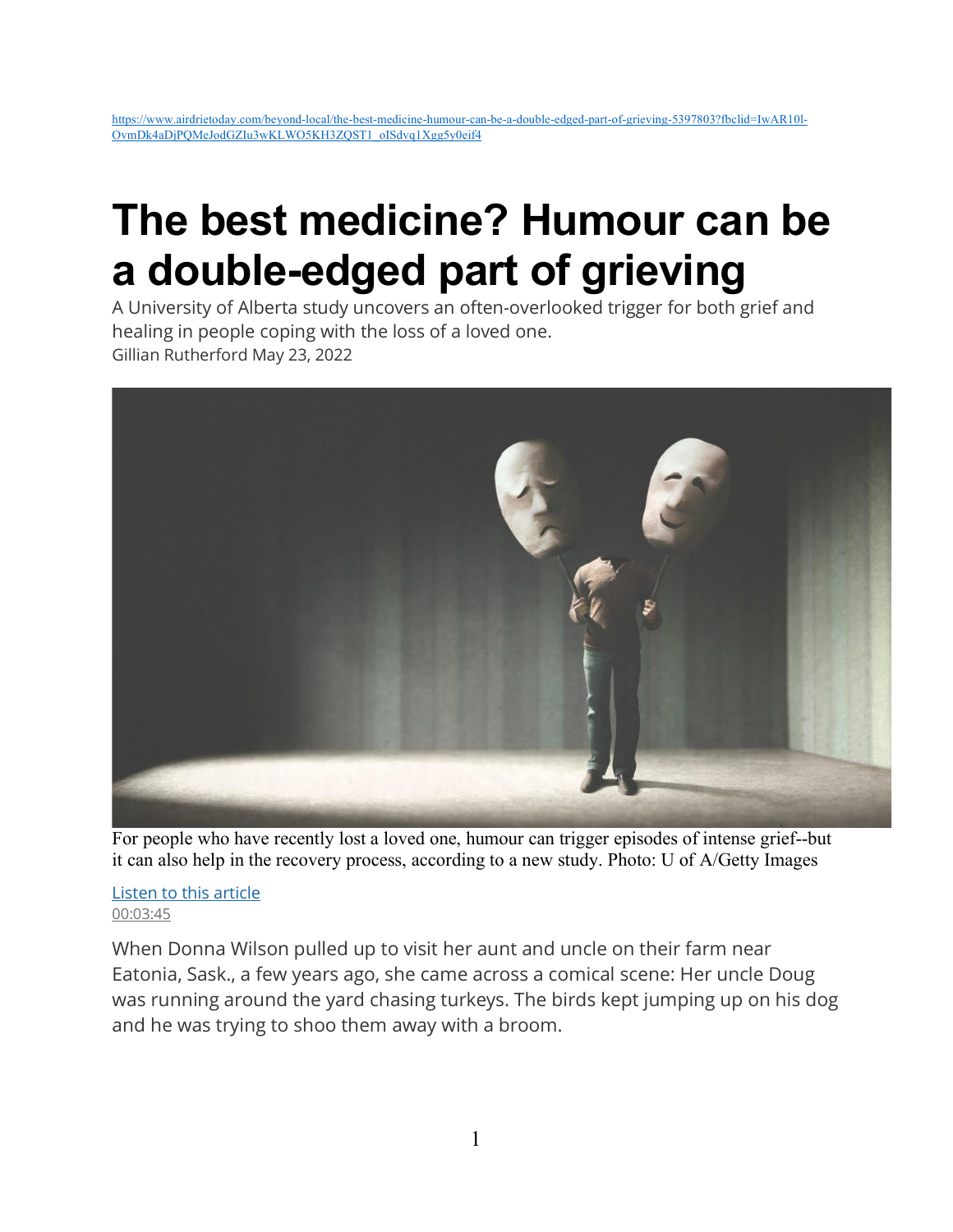It's a memory Wilson plans to remind her aunt Doreen of soon. Doug died over the winter, and her aunt is grieving. Wilson hopes that sharing a funny story about him will help them both.

"I loved my uncle Doug, and I remember he was always smiling and laughing about something," said Wilson. "Hopefully we will laugh together and it will be healing."

Wilson, a nursing professor at the University of Alberta, [re](https://journals.sagepub.com/doi/pdf/10.1177/00302228221075276?utm_source=airdrietoday.com&utm_campaign=airdrietoday.com%3A%20outbound&utm_medium=referral)cently published study findings that show humour can trigger moments of intense grief for people who have recently lost a loved one, but humour can also be helpful in the recovery process.

The key--as always with humour--is timing, plus you've got to know your audience, says Wilson.

The study was part of a larger inquiry into grief triggers-- thoughts, memories, or events like anniversaries and family gatherings, special places, songs, even jokes. Very little research has been done on triggers and how bereaved people manage them, Wilson says, but they can be incapacitating.

"You can be driving past the hospital where your husband died, and suddenly have a massive grief trigger and have to pull over," she said. "Now think about if that's a pilot who's flying a plane, or a surgeon, or a truck driver going down the highway."

## **Working through the stages of grief**

Researchers report there are nearly 300,000 deaths each year in Canada and on average 10 people grieve each death. For the study, Wilson and her team did indepth interviews with 10 middle-aged and older Canadians who had lost a parent, child, sibling or spouse within the past two years, asking about their experiences with grief and recovery.

They all described being completely overwhelmed by grief at first, then being frequently hit by "hard-grief" triggers. Most found a way to reshape their lives without the loved one after about a year, and over the next year they were able to welcome good memories of the deceased person without triggered episodes of crying or extreme sadness. Eight of the 10 interview subjects said humour helped with their recovery.